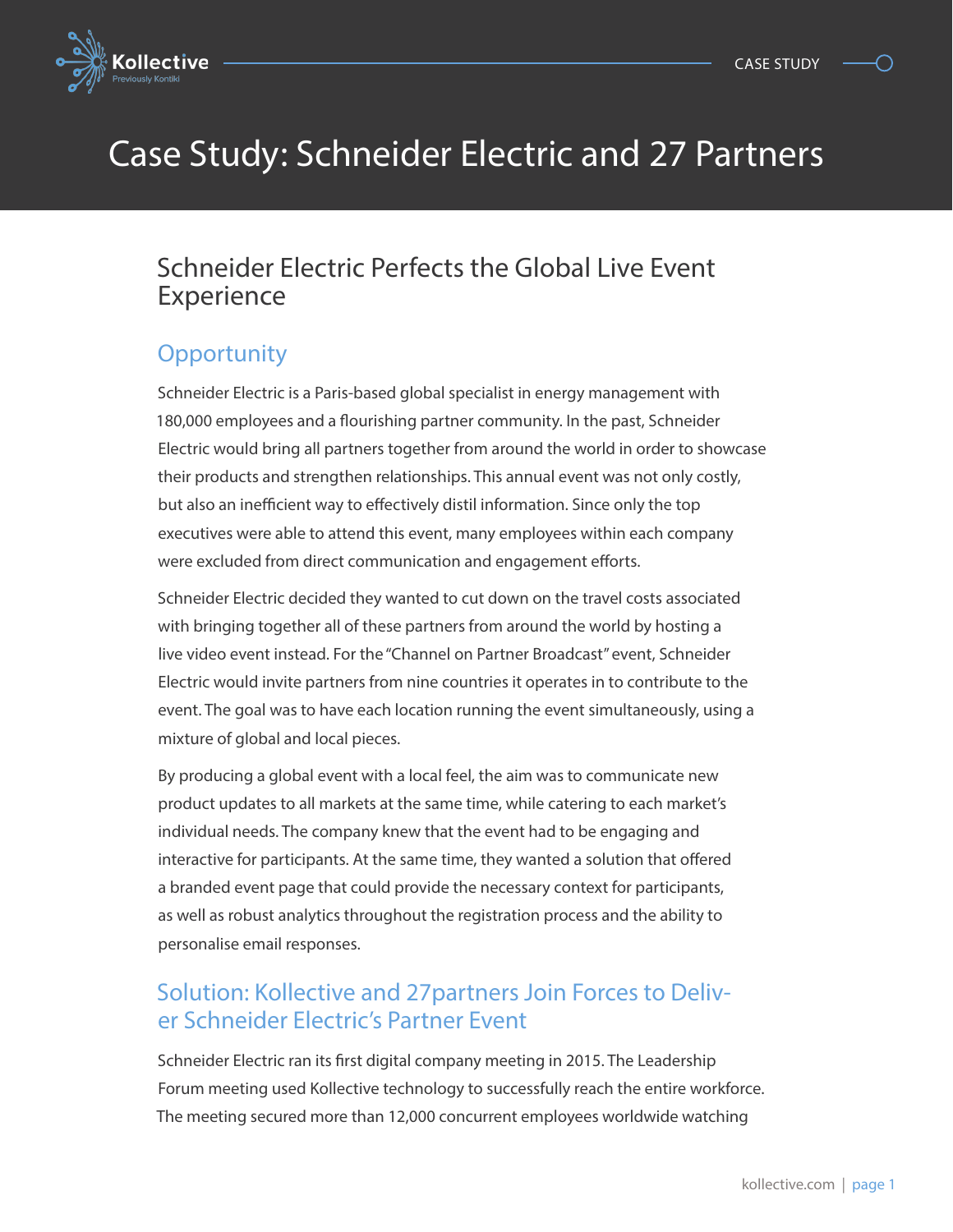the live event, saving millions of dollars in travel costs. Based on this experience, Schneider Electric knew that Kollective could deliver. It needed a solution that was reliable, flexible and could be customised to support extra features and requirements and Kollective fit the bill.

The partner event was powered using Kollective's Software-Defined ECDN for video delivery on a global scale, without the need for purchasing additional hardware or bandwidth. Kollective's Kontiki Webcaster solution was used as the webcasting vehicle for the live event.

"A key benefit of Kollective's technology is that it can be deployed quickly and using Kollective, we already knew we could confidently stream high quality video to all of our employees and external partners reliably, without it impacting the network. We also knew we had the opportunity to adapt the technology to meet our requirements. Having live polls added to the overall experience we received great feedback from employees about 'having a voice' on the day of the event," said Olivier Giry, Digital Event Infrastructure & Solutions, Schneider Electric.

Digital consultancy, 27partners, managed the implementation of the Kollective solution and advised Schneider Electric on enhancing the communication processes to deliver a more immersive live event. 27partners ensured seamless integration across different time zones and multiple local marketing teams. The project involved designing, developing and integrating the customised platform to support extra features, such as multi-language support, integration with existing marketing CRM systems and branded email notifications to improve the user experience for Schneider Electric's live events. 27partners developed a bespoke event portal for information and registration that offered the feature-rich and engaging end user experience that Schneider desired.

The partnership between 27partners, Kollective and the Schneider Electric team set out to build the perfect global event that would be available to partners both live or on-demand, across multiple devices and through a user-friendly platform that everyone could easily connect and engage with.

Features and benefits:

- Visually bright and on-brand registration page: Consistent branding across forms, downloads, the video player, images and content.
- Easy registration process: Simple integration into the current CRM system, capturing relevant data and removing the need for a dual sign-up process to Schneider Electric's partner portal.
- User-friendly platform: Enabling users to easily connect to live or on-demand video.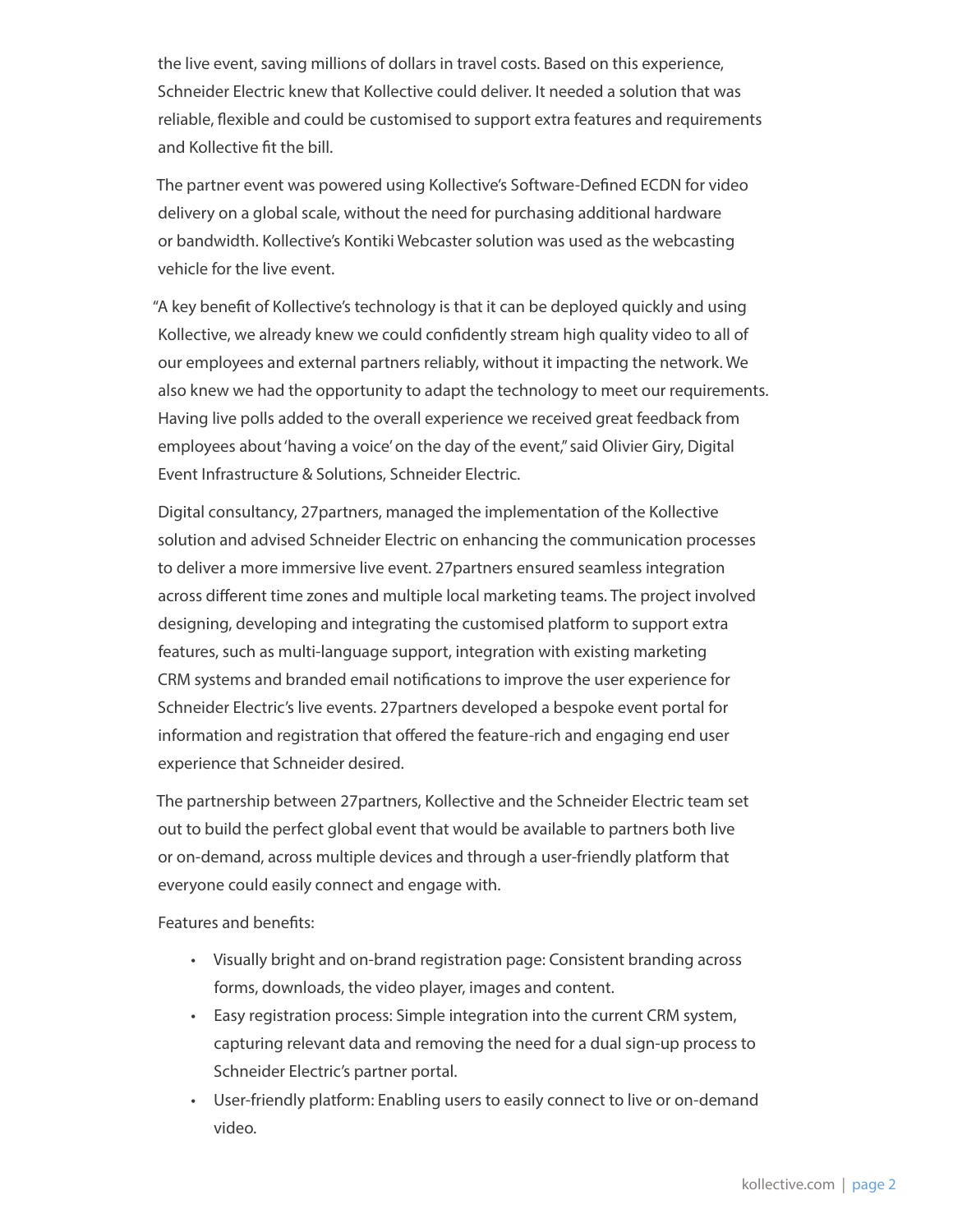- Agenda: Timely information and reminder notifications, integrated with the user's calendar.
- Downloadable content: Relevant resources such as: speaker biographies, downloads, whitepapers, apps and brochures.
- Interactivity tools: Live polls, powered through the Kollective video platform. Online question function of the broadcast and through social media using #ChannelOn.

Olivier Giry, Digital Event Infrastructure & Solutions, Schneider Electric, says: "In the past, before Kollective and 27partners, event landing pages were basic and didn't support our brand, the user wasn't given much information about the event and we had limited capability to capture analytics. We traditionally sent email campaigns out separately to each country, which resulted in poorly tracked analytics and lacked integration into the company's CRM and email system. The customised platform delivered on everything we required and more."

#### Results and Next Steps

4500 people signed up for the partner event and 2000 watched it live.

Following the success of the live partner event, Schneider Electric continues to look at new ways to offer attendees a more collaborative and enjoyable user experience from start to finish and offer partners and employees a different way to connect, engage and learn.

Whether it's developing an event portal with full details of upcoming events, or bringing together interactivity and 360 technology, 27partners and Kollective continue to work alongside Schneider Electric to develop a hybrid space that offers enhanced and intimate engagement to satisfy live and on-demand broadcasts.

"Kollective SD ECDN and Kontiki Webcaster served as the technology platform and was customised by 27partners to deliver the perfect global event with eye-catching branding and interactive features. We received excellent feedback from the Schneider Electric partner community and are excited about how we can develop this in the future,"

Olivier Giry

Digital Event Infrastructure & Solutions, Schneider Electric